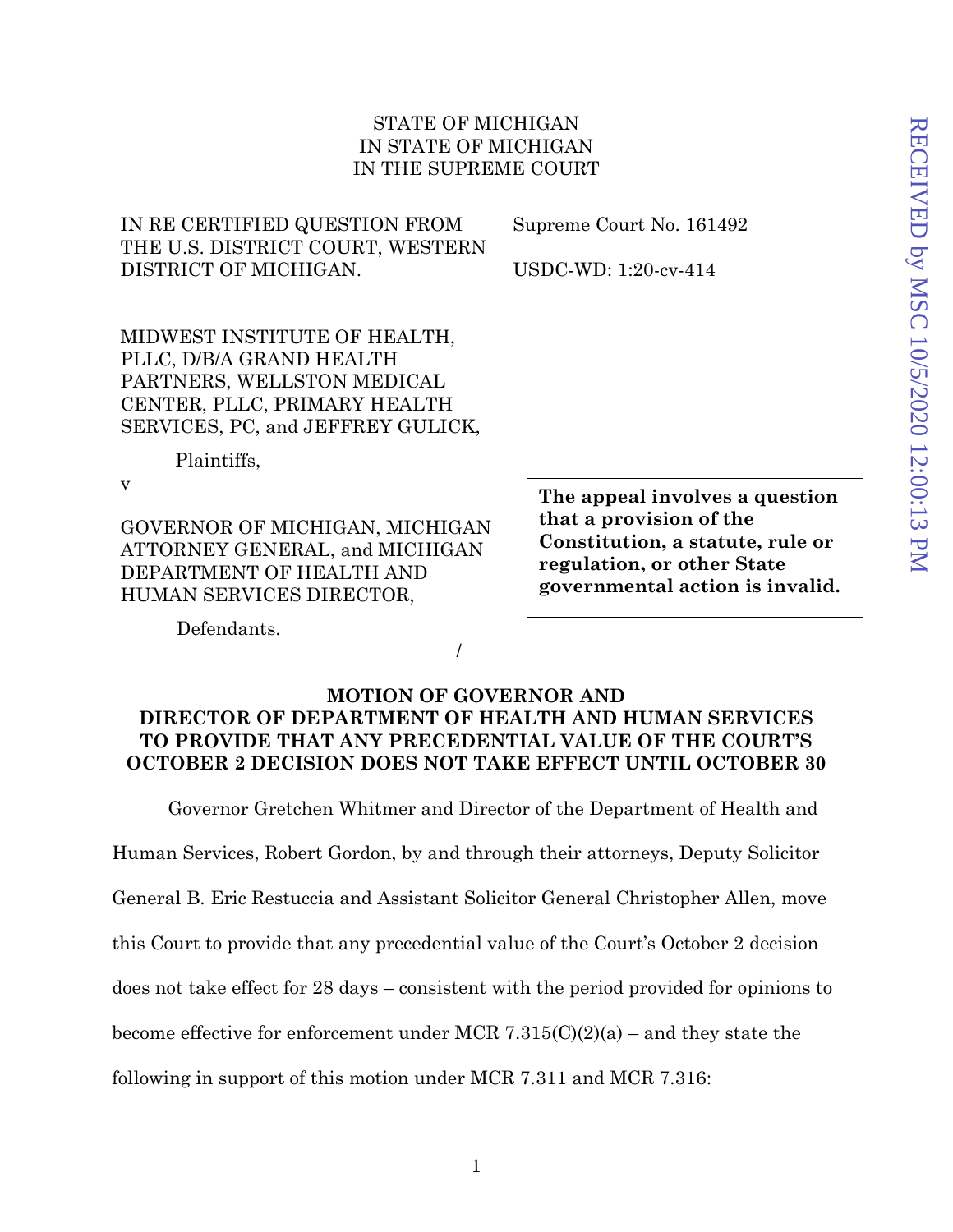1. On October 2, 2020, this Court issued an opinion in which a majority of the Court ruled that the Emergency Powers of the Governor Act is unconstitutional:

[W]e conclude that the EPGA is in violation of the Constitution of our state because it purports to delegate to the executive branch the legislative powers of state government – including its plenary police powers – and to allow the exercise of such powers indefinitely. [Slip op, p 48 (Markman, J., for majority).]

2. By court rule, this opinion would appear to be governed by the same

principles of any formal opinion adopted by this Court under its court rules even

though issued in response to certified questions. And under the court rules, the

opinion does not reach finality until "not less than 21 days or more than 28 days"

unless there is an exceptional issuance of the opinion:

(C) Orders or Judgments Pursuant to Opinions.

(1) Entry. The clerk shall enter an order or judgment pursuant to an opinion as of the date the opinion is filed with the clerk.

(2) Routine Issuance.

(a) If a motion for rehearing is not timely filed under MCR  $7.311(F)(1)$ , *the clerk shall send a certified copy of the order or judgment to the Court of Appeals with its file, and to the trial court or tribunal that tried the case with its record, not less than 21 days or more than 28 days after entry of the order or judgment.* 

(b) If a motion for rehearing is timely filed, the clerk shall fulfill the responsibilities under subrule  $(C)(2)(a)$  promptly after the Court denies the motion or, if the motion is granted, enter a new order or judgment after the Court's decision on rehearing.

(3) Exceptional Issuance. The Court may direct the clerk to dispense with the time requirement of subrule  $(C)(2)(a)$  and issue the order or judgment when its opinion is filed. An order or judgment issued under this subrule does not preclude the filing of a motion for rehearing, but the filing of a motion does not stay execution or enforcement.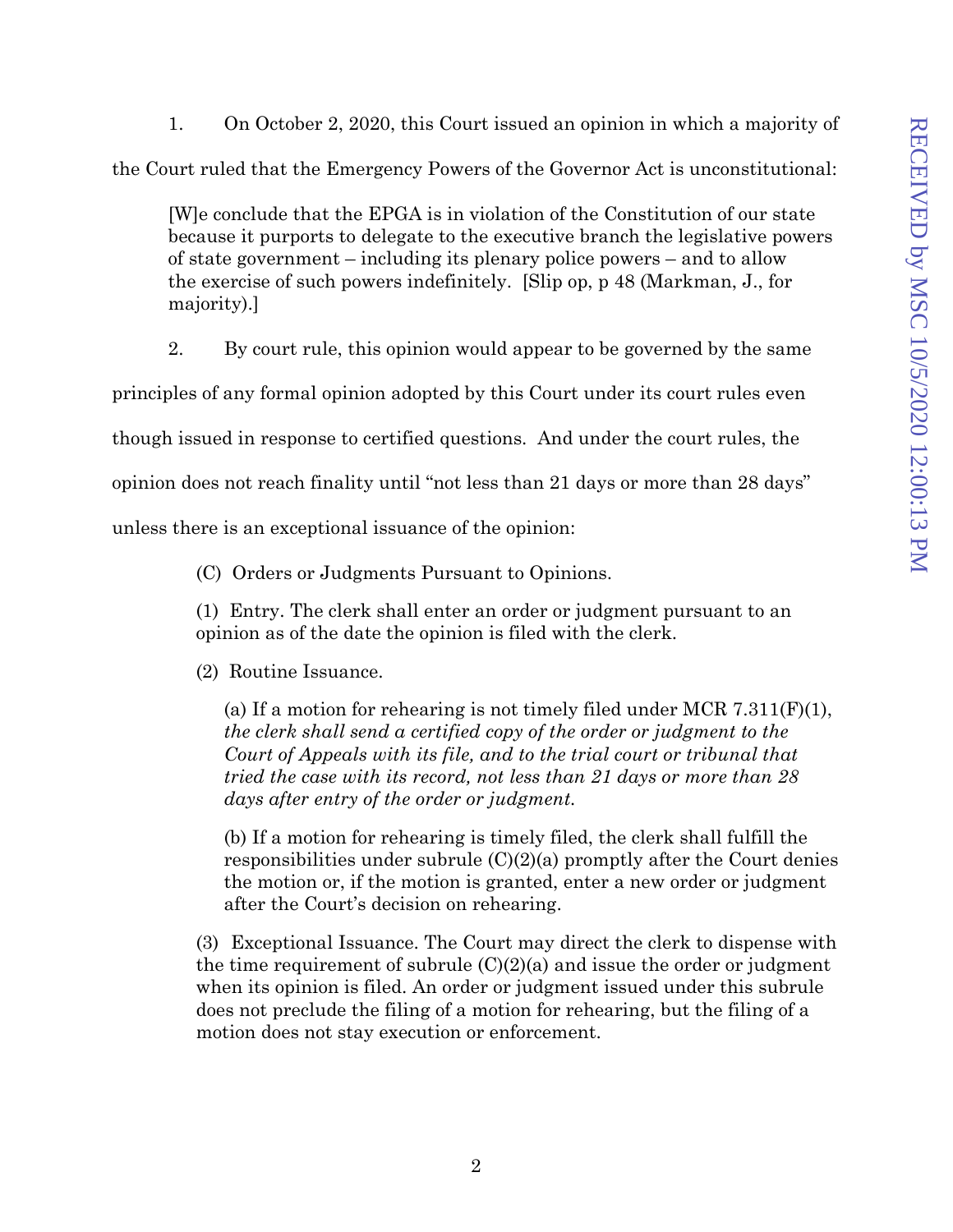(4) Execution or Enforcement. Unless otherwise ordered by the Court, an order or judgment is effective *when it is issued under subrule (C)(2)(a) or (b) or (C)(3), and enforcement is to be obtained in the trial court*.

[MCL 7.315(C) (emphasis added).]

In other words, the opinion does not become effective for enforcement by the parties

until the 21-to-28 day period has run.

The Court's IOPs further confirm this point. The Court's "remittitur" is the

key event for marking the finality of the opinion:

(1) Entry.

Unlike the practice of the Court of Appeals, the Supreme Court enters an order, *called a remittitur, to effectuate the holding of an opinion and to signal that the case is concluded in the Supreme Court*. Unless an opinion explicitly states that it is to have immediate effect (see "Exceptional Issuance," below), the opinion is given routine issuance.  $[IOP 7.315(C)(1)$ (emphasis added).]

And until that remittitur is issued, the case has not reached finality and the "trial

court" should not act to "enforce" the judgment before then. See IOP 7.315(C)(4):

(4) Execution or Enforcement.

A party seeking enforcement of the Court's opinion must do so in the trial court *after the time period has passed for exceptional or routine issuance, whichever applies*. [Emphasis added.]

3. The Governor and Director recognize that the opinion here was released

in response to certified questions from a federal judge, and not from an appeal from a

state circuit court decision or from a decision of the Michigan Court of Appeals. But

the federal court's request to seek guidance from this Court occurred under the

Michigan Court Rules, see MCR 7.308(A)(2), and thus it would appear to follow that

the federal court would also accept the additional parameters that this Court creates

for the execution of its opinions, including the opportunity to seek rehearing.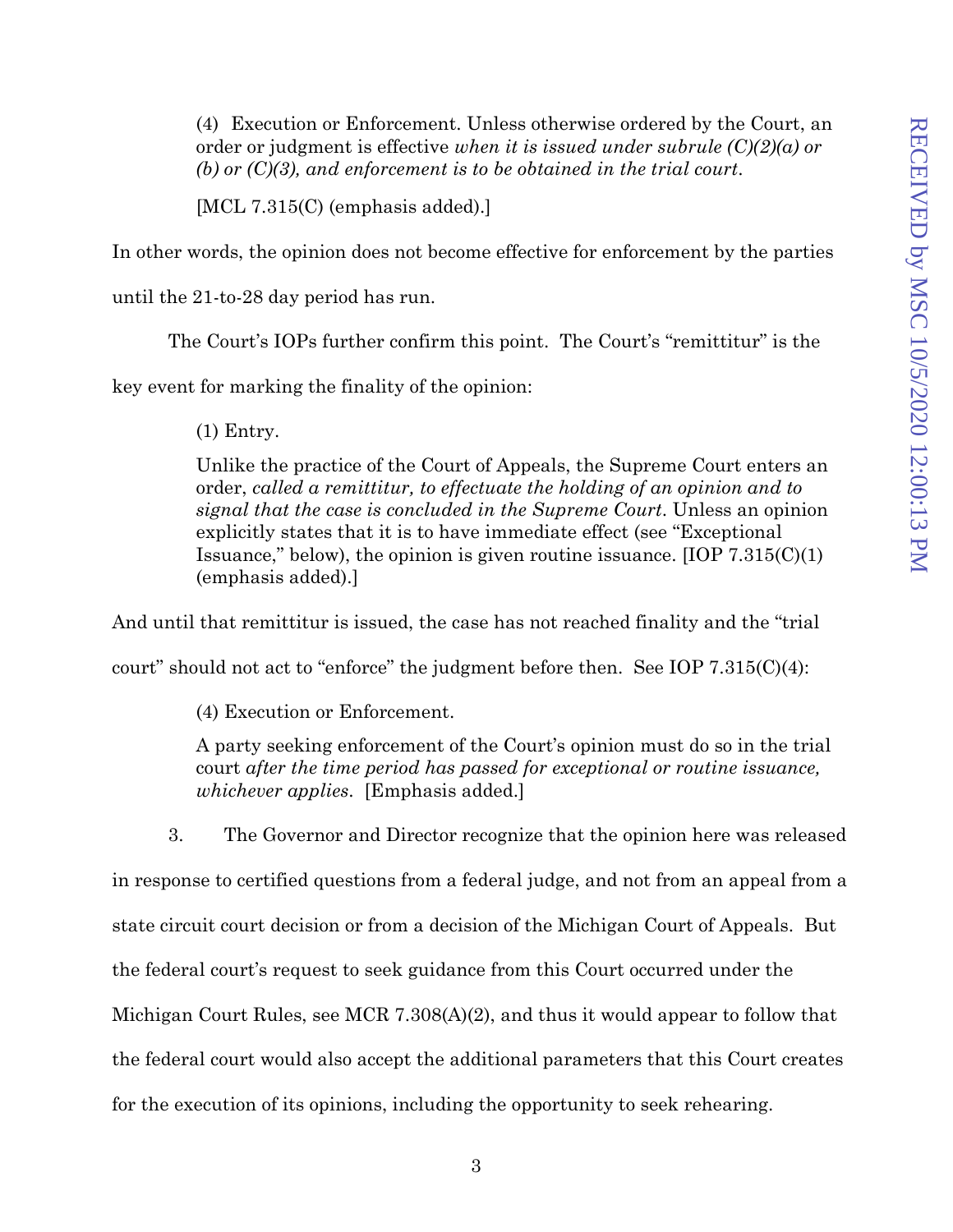4. Also, this Court's majority decision did not make an "exceptional issuance" by giving the decision "immediate effect" or state that the judgment should issue "forthwith." Cf., e.g., *Citizens Protecting Mich's Const v Sec'y of State*, 503 Mich 42, 107 (2018) ("Pursuant to MCR 7.315(C)(3), the Clerk of the Court is directed to issue the judgment forthwith."); *People v Allen*, 499 Mich 307, 327 (2016) ("Pursuant to MCR 7.315(C)(3), the Clerk is directed to issue the judgment order forthwith"). Such a statement would ordinarily appear at the end of the opinion.

5. Thus, by Michigan court rule, the Governor would have 21 days in which to seek rehearing and the plaintiffs in the *Grand Health* case would have to wait between 21 and 28 days under MCR 7.315(C)(2)(a) before they could make any effort to seek enforcement of the judgment in the "trial court," unless the parties sought rehearing.

6. Nonetheless, the precedential effect of the opinion is distinct from the timing governing when a party may enforce the judgment. See *Riley v Northland Geriatric Ctr*, 425 Mich 668, 680–681 (1986) ("This Court will not equate issuance of an order or judgment for execution or enforcement purposes . . . with the precedential effect of an opinion for guidance and authority[.]") (citation to older court rules omitted). This Court does have the authority, however, to postpone the precedential effect of an opinion. *Id.* at 681 ("If we, in granting a motion for rehearing, believe that the precedential effect of an opinion should be postponed pending rehearing, we will specifically so indicate in the order granting rehearing or by separate order.").

4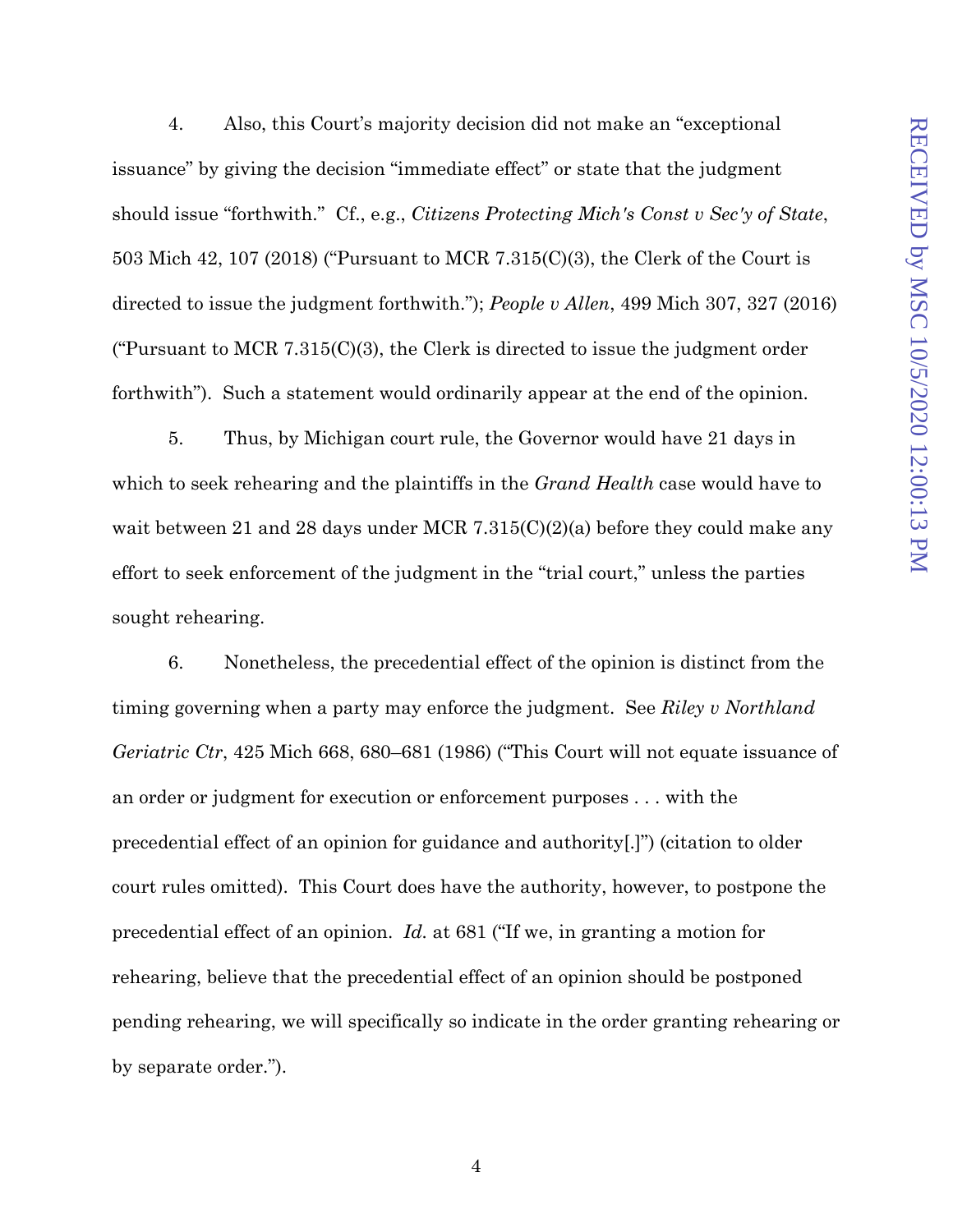7. The Governor and Director ask this Court to postpone any precedential effect of the opinion for the period of time provided in MCR 7.315( $C(2)(a)$ , i.e., for 28 days from October 2, 2020, which is October 30, 2020.[1](#page-4-0) This would allow for an orderly transition during which some responsive measures can be placed under alternative executive authority and the Governor and Legislature can work to address many other pandemic-related matters that currently fall under executive orders.

<span id="page-4-0"></span><sup>&</sup>lt;sup>1</sup> As the Governor and Director noted in their September 16 supplemental pleading, the Michigan courts have appeared to treat opinions from certified questions as binding and the federal courts have a legal obligation to follow a State Supreme Court's interpretation of state law. Strictly speaking, the answer to the question does not appear to bind the requesting court. See, e.g., *In re Certified Questions from U.S. Court of Appeals for Sixth Circuit*, 472 Mich at 1229 (2005) (Young, J., concurring) ("We have absolutely no authority to force a federal court, sister state court, or tribal court to adopt our answer to a certified question.") But the federal courts are bound to the construction of state law set by that state's highest court. *Montana v Wyoming*, 563 US 368, 377 n 5 (2011) ("The highest court of each State, of course, remains 'the final arbiter of what is state law' "), quoting *West v American Telephone & Telegraph Co*, 311 US 223, 236 (1940). See also *Grover by Grover v Eli Lilly and Co*, 33 F3d 716, 719 (CA 6, 1994) ("When a state supreme court accepts a certified question, it voluntarily undertakes a substantial burden and its resolution of the issue must not be disregarded."). And Michigan's appellate courts have apparently treated this Court's decisions in certified questions as binding, as exampled by a case in which that court did not follow it as precedent because the specific proposition was not essential to the resolution of the issue. See *Churella v Pioneer State Mut Ins Co*, 258 Mich App 260, 270 (2003) ("In addition, the Supreme Court stated that mutual insurance company policyholders 'would be in a better position to assert a property interest in the surplus....' *In re Certified Question (Fun 'N Sun RV, Inc. v Michigan)*, 447 Mich 765, 791 n 34 (1994), after remand 223 Mich App 542 (1997). *However, this statement was not essential to the determination of that case and, thus, is not binding precedent*.") (emphasis added).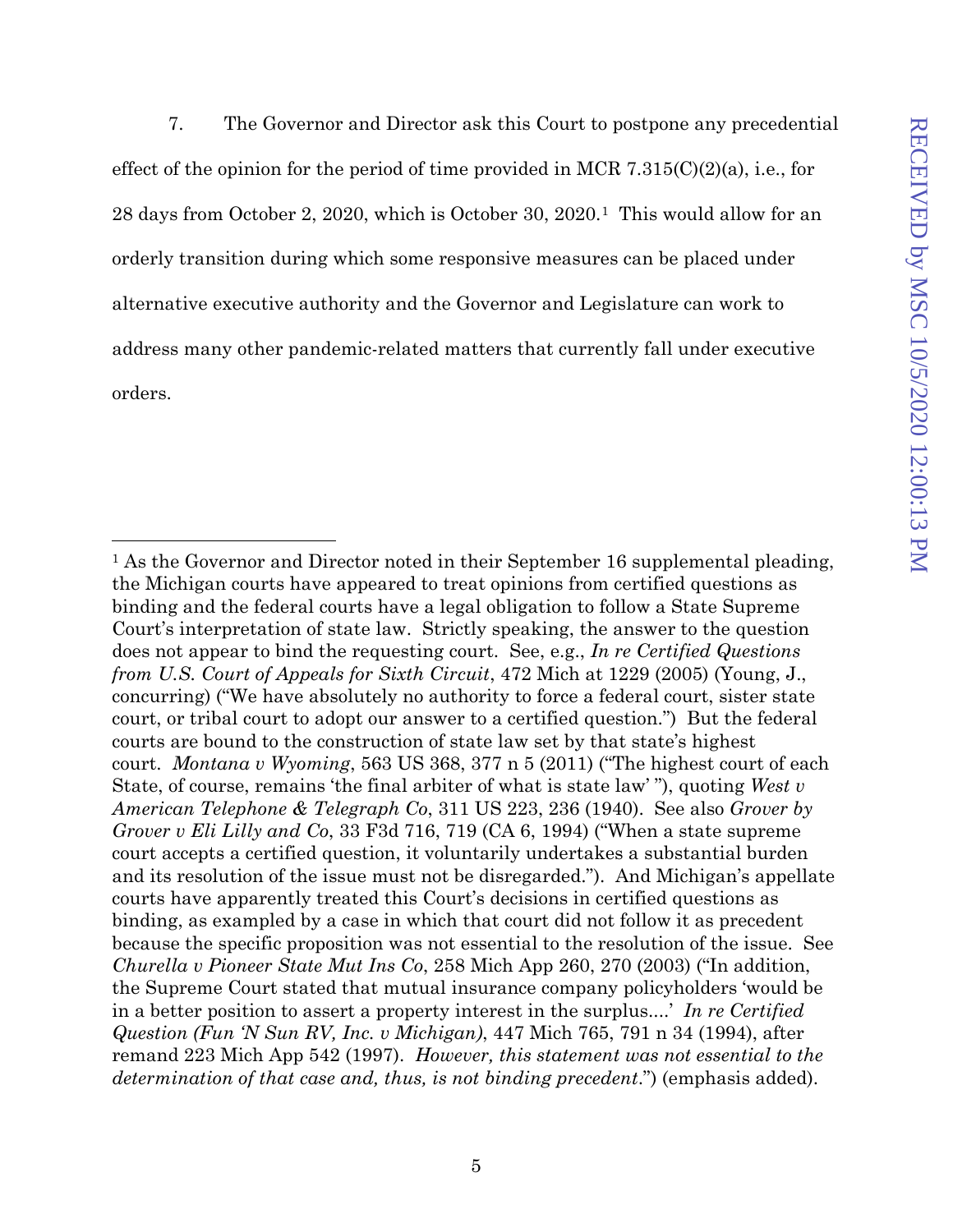8. As of October 2, 2020, there were more than 30 executive orders in place issued by the Governor under the EPGA, governing a wide range of subjects.[2](#page-5-0) While the Director retains his authority to issue emergency orders under the Public Health Code and his orders remain in place,[3](#page-5-1) many vital questions lie outside this arena and now require action by the Legislature together with the Governor. For example, Executive Order 2020-76 ("Temporary expansions in unemployment eligibility and cost-sharing") provides critical relief to thousands of workers who now have benefits. While the Unemployment Insurance Agency is still reviewing the matter, up to 830,000 active claimants may lose their benefits when the Court's order takes effect. And while the Legislature may move with alacrity, see Legislature's Amicus, pp 7–9, such legislative actions still require time. In order to create an orderly transition from the current set of executive orders in place to the measures that will replace them, the Governor and Director ask this Court to postpone any precedential effect of the opinion for 28 days. See MCR 7.315(C)(2)(a).

As the majority of the justices noted, the Governor acted consistent with the EPGA. See slip op, p 21 (Markman, J.,) ("[W]e conclude that there is one predominant and reasonable construction of the EPGA—the construction given to it by the Governor."); (McCormack, C.J., concurring in part and dissenting in part), slip op, p 3 n 1 (concurring on this point).

<span id="page-5-0"></span><sup>&</sup>lt;sup>2</sup> See [https://www.michigan.gov/whitmer/0,9309,7-387-90499\\_90705---,00.html](https://www.michigan.gov/whitmer/0,9309,7-387-90499_90705---,00.html) (last accessed October 4, 2020).

<span id="page-5-1"></span><sup>3</sup> See [https://www.michigan.gov/coronavirus/0,9753,7-406-98178\\_98455-533660--](https://gcc01.safelinks.protection.outlook.com/?url=https%3A%2F%2Fwww.michigan.gov%2Fcoronavirus%2F0%2C9753%2C7-406-98178_98455-533660--%2C00.html&data=02%7C01%7CRestucciaE%40michigan.gov%7Cc1026e796a6e4d55497108d85671f29b%7Cd5fb7087377742ad966a892ef47225d1%7C0%7C0%7C637354394697735251&sdata=8Yezfov33PXnfpsrDP%2FkjAo9XESQz8jen%2BeRl9ivIgw%3D&reserved=0) [,00.html](https://gcc01.safelinks.protection.outlook.com/?url=https%3A%2F%2Fwww.michigan.gov%2Fcoronavirus%2F0%2C9753%2C7-406-98178_98455-533660--%2C00.html&data=02%7C01%7CRestucciaE%40michigan.gov%7Cc1026e796a6e4d55497108d85671f29b%7Cd5fb7087377742ad966a892ef47225d1%7C0%7C0%7C637354394697735251&sdata=8Yezfov33PXnfpsrDP%2FkjAo9XESQz8jen%2BeRl9ivIgw%3D&reserved=0) (last accessed October 4, 2020).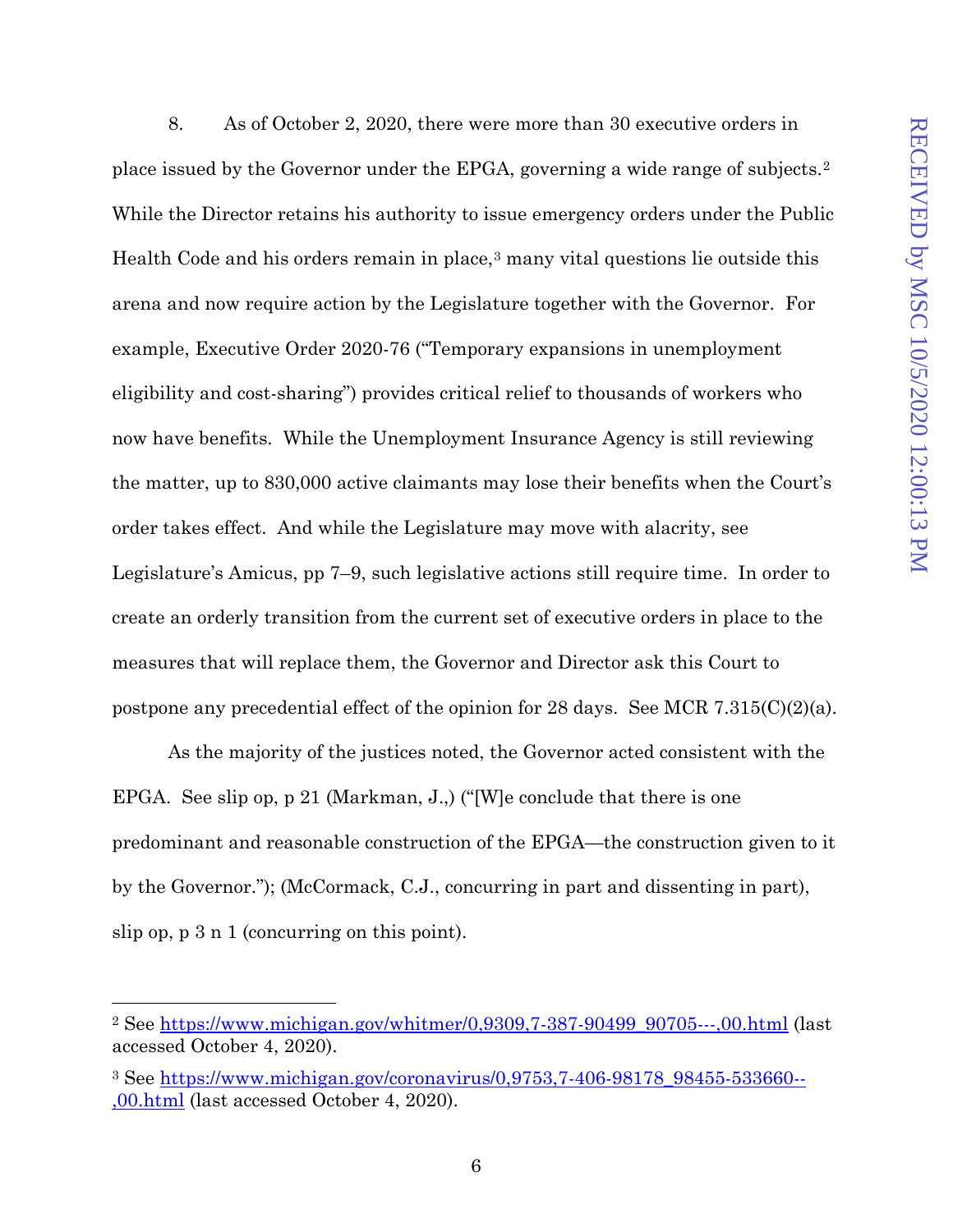Staying any precedential effect of the determination that the EPGA is unconstitutional would provide the Governor and Legislature time to respond to that determination in a manner consistent with the avenue this Court has identified, see *id.*, p 3 n 1, and would help forestall other courts and parties from seeking to enforce the opinion before the time period provided in the court rules has expired.

Other courts addressing important constitutional issues have still provided time for adjustment and correction even after ruling a statute unconstitutional. For example, a federal district court determined that the Michigan's Sex Offender Registry Act was unconstitutional as ex post facto punishment, requiring more than 30,000 sex offenders to be removed from the registry, but delayed the execution of the final judgment once entered for 60 days to allow the Legislature to take corrective action. See, e.g., *Doe v Snyder*, 449 F Supp 3d 719, 737 (ED Mich 2020) ("The court will include this 60-day window until the judgment becomes effective principally to allow time for the legislature to craft and enact a new statute."). Given the ongoing threat that this pandemic poses to this State and its residents, this Court should do the same.

## **CONCLUSION AND RELIEF REQUESTED**

The Governor and the Director of the Department of Health and Human Services request that this Court provide that its October 2 opinion does not take any precedential effect until 28 days after its issuance, consistent with the enforcement date under MCR 7.315(C)(2)(a).

7